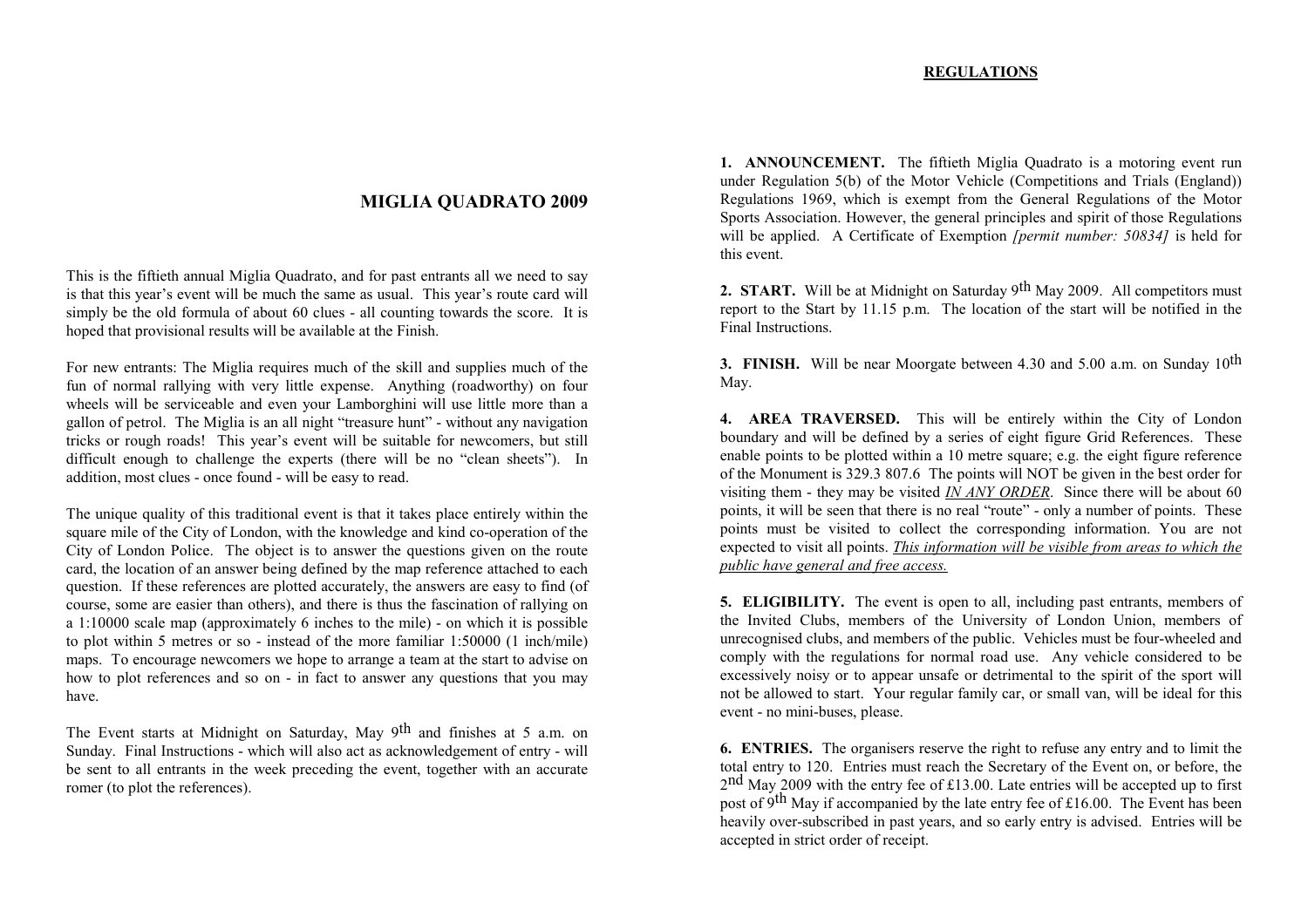**7. CREWS.** These shall comprise one driver and at least one navigator travelling in one vehicle only. An entrant for the event need not form par<sup>t</sup> of the crew, but must be <sup>a</sup> named individual. We are unable to accep<sup>t</sup> crews comprising more than 6 persons (- we recommend <sup>a</sup> sensible working maximum of 4). Details of the competing vehicle must be declared to the organisers before the start.

# **8. OFFICIALS.**

Secretary of the Event: DAVE LYGOE, 59 PEARTREE ROAD, ENFIELD, MIDDLESEX, EN1 3DE Phone:(020) 8363 9850 (evening)

Clerk of the Course: JOHN**JOHN GILBERT,** 53 PENN WAY, LETCHWORTH, HERTS, SG6 2SJ Phone: (01462) 674887 (evening/answerphone) Email:uhulmc@k3g.net

# **9. AWARDS.**

| Premier Award:   | To the nominated driver and navigator of the winning car. |
|------------------|-----------------------------------------------------------|
| Second Overall:  | To the second crew (as above).                            |
| Two-Crew Awards: | To the members of the two best crews containing only 2    |
|                  | members (subject to 20 such entries).                     |
|                  | First Class Awards: To the next 10 per cent of entries.   |

**10. EQUIPMENT.** 1:10000 Ordnance Survey map TQ38SW - digitally derived data (Landplan February 2008) is required. This map covers all of the City, but actually contains <sup>a</sup> much larger area of London than is needed for the Event. The organisers can supply high quality, licensed reproductions of the area required at £6.00 per copy. [The required TQ38SW digital print retails at over £70.00.] The organisers will provide accurate romers (divided in fifths - i.e. 20 metres) to plot references. A reasonable (6 volt) torch will be required.

**11. MARKING.** One point is awarded for each correct entry on the route card. Some questions may be used as tie-deciders, but will not carry extra points. Route cards may be handed in at the finish between 4.30 and 5.00 a.m. without penalty, but for every minute, or par<sup>t</sup> of <sup>a</sup> minute later than 5.00 a.m. one point will be subtracted from your score (this is <sup>a</sup> severe penalty - so it does not pay to be late).

**12. RESULTS.** It is hoped that provisional results will be announced at the Finish, and <sup>a</sup> full printed list will be sent to all entrants about two to three weeks after the event. Protests may be made to the Clerk of the Course who will probably explain why the protest cannot be upheld.

**13. INDEMNIFICATION.** It is a condition of entry that entrants (and drivers) sign the standard indemnification on the Entry Form, and that all members of their crews shall sign <sup>a</sup> similar form at the start.

**14. ALL** members are expected to remain in close proximity with each other and their vehicle. The copying of questions, damaging the route card, the splitting up of the team, co-operation between teams or assistance from third-parties may result in exclusion. The organisers reserve the right to exclude any team found transgressing the spirit of the event.

**15. COMMUNICATION** by means of radio transmitters (e.g. Citizen's Band) and/or mobile telephones is expressly forbidden. The use of satellite navigation and GPS is deemed to be outside of the spirit of the event. Any vehicles carrying such equipment shall be so declared at signing-on.

**16. EXCLUSION.** We wish there to be <sup>a</sup> Miglia Quadrato again in 2010 and so we ask all competitors not to make too much noise, not to trespass and to observe traffic regulations *particularly with respec<sup>t</sup> to one way streets*. There will be travelling marshals who are empowered to exclude any competitor causing disturbance or violating traffic regulations. The Police have been very co-operative in the pas<sup>t</sup> and we intend to retain their goodwill.

**17. CLUB REGISTRATION.** UHULMC is registered and recognised by the Motor Sports Association for the organisation of motor competitions.